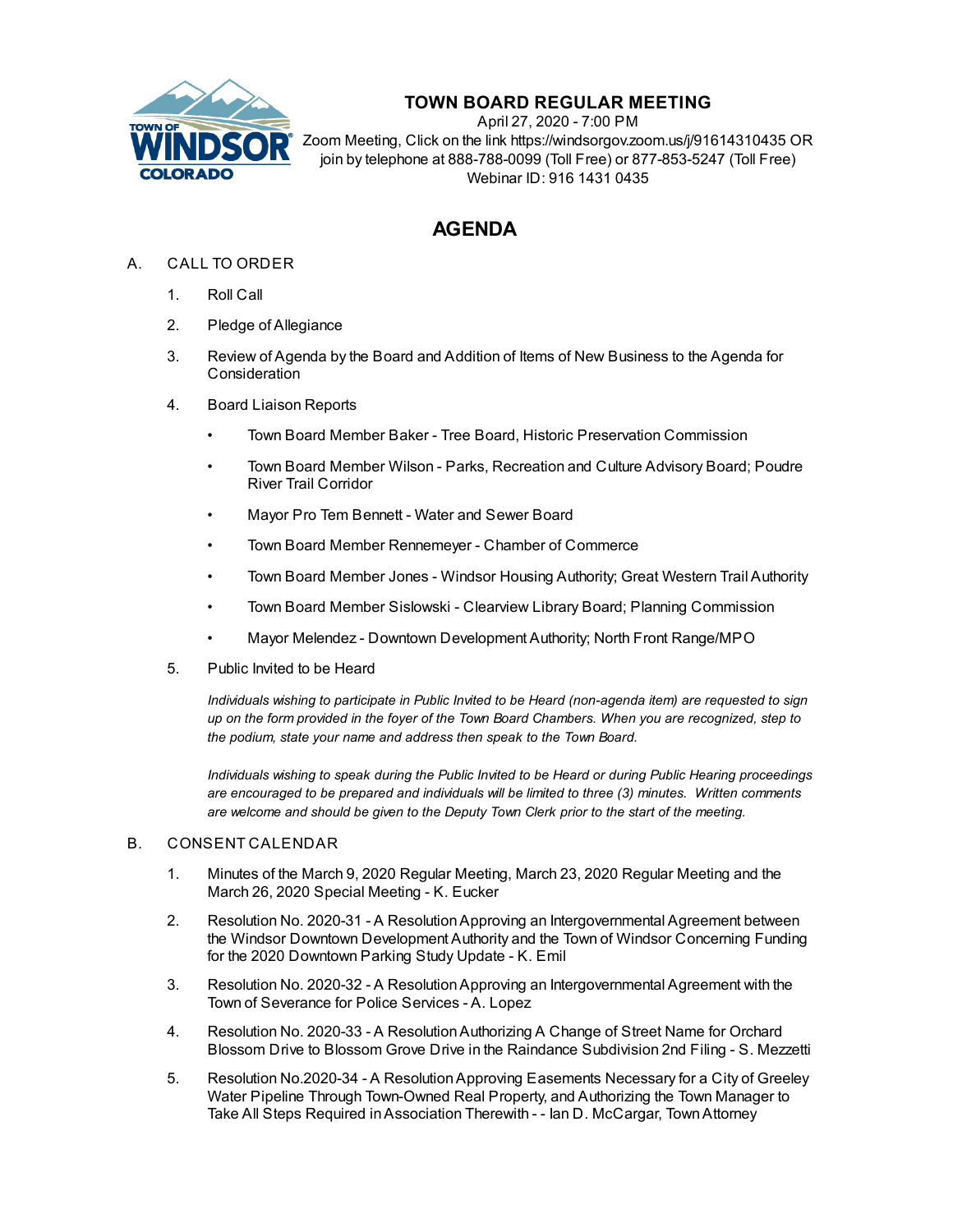#### C. BOARD ACTION

- 1. Public Hearing on Ordinance No. 2020-1607- Future Legends Sports Park Metropolitan District Service [PlanAmendment](file:///C:/Windows/TEMP/CoverSheet.aspx?ItemID=842&MeetingID=135)
	- Legislative action
	- Staff presentation: Ian D. McCargar, Town Attorney; Carolyn Steffl, Special Counsel
- 2. Ordinance No. 2020-1607 An Ordinance of the Town Board of the Town of Windsor, Colorado, Approving the Amended and Restated Service Plan for the Future Legends Sports Park Metropolitan District Nos. 1-2, and Authorizing the Execution of an Amended and Restated [Intergovernmental](file:///C:/Windows/TEMP/CoverSheet.aspx?ItemID=843&MeetingID=135) Agreement Between the Town and the Districts
	- First reading
	- Legislative action
	- Staff presentation: Ian D. McCargar, Town Attorney; Carolyn Steffl, Special Counsel
- 3. Public Hearing on Ordinance No. 2020-1608 Declaring the Organization of the Future Legends Sports Park Business [Improvement](file:///C:/Windows/TEMP/CoverSheet.aspx?ItemID=844&MeetingID=135) District, Describing the Boundaries and Service Area of the District, Giving it the Corporate Name Specified in the Petition, Establishing and Appointing a Board Of Directors, and Approving the 2020 Operating Plan and 2020 Budget
	- Legislative action
	- Staff presentation: Ian D. McCargar, Town Attorney; Carolyn Steffl, Special Counsel
- 4. Ordinance No. 2020-1608 Declaring the Organization of the Future Legends Sports Park Business [Improvement](file:///C:/Windows/TEMP/CoverSheet.aspx?ItemID=845&MeetingID=135) District, Describing the Boundaries and Service Area of the District, Giving it the Corporate Name Specified in the Petition, Establishing and Appointing a Board Of Directors, and Approving the 2020 Operating Plan and 2020 Budget
	- First reading
	- Legislative action
	- Staff presentation: Ian D. McCargar, Town Attorney; Carolyn Steffl, Special Counsel
- 5. Resolution No. 2020-35 A [ResolutionApproving](file:///C:/Windows/TEMP/CoverSheet.aspx?ItemID=847&MeetingID=135) a Permit for the Purpose of Allowing the Use of Golf Carts on Public Roadways within the Neighborhoods known as RainDance
	- Legislative Action
	- Staff presentation: Rick Klimek, Chief of Police
- 6. Resolution No. 2020-36 A [ResolutionApproving](file:///C:/Windows/TEMP/CoverSheet.aspx?ItemID=854&MeetingID=135) the 2020 Amended and Restated Intergovernmental Agreement Between the Town of Windsor and the Windsor Downtown Development Authority Regarding Continued Town Support of the Windsor Downtown Development Authority
	- Legislative action
	- Staff presentation: Ian D. McCargar; Shane Hale
- 7. [Finance](file:///C:/Windows/TEMP/CoverSheet.aspx?ItemID=848&MeetingID=135) Report January 2020
	- Staff presentation: Dean Moyer, Director of Finance
- 8. [Administration](file:///C:/Windows/TEMP/CoverSheet.aspx?ItemID=838&MeetingID=135) of Oath to Newly Elected Town Board Members
	- Krystal Eucker, Town Clerk

#### D. COMMUNICATIONS

- 1. Communications from TownAttorney
- 2. Communications from Town Staff
	- a. Windsor Police [Department](file:///C:/Windows/TEMP/CoverSheet.aspx?ItemID=837&MeetingID=135) March 2020 Statistical Report
- 3. Communications from Town Manager
- 4. Communications from Town Board
- E. ADJOURN